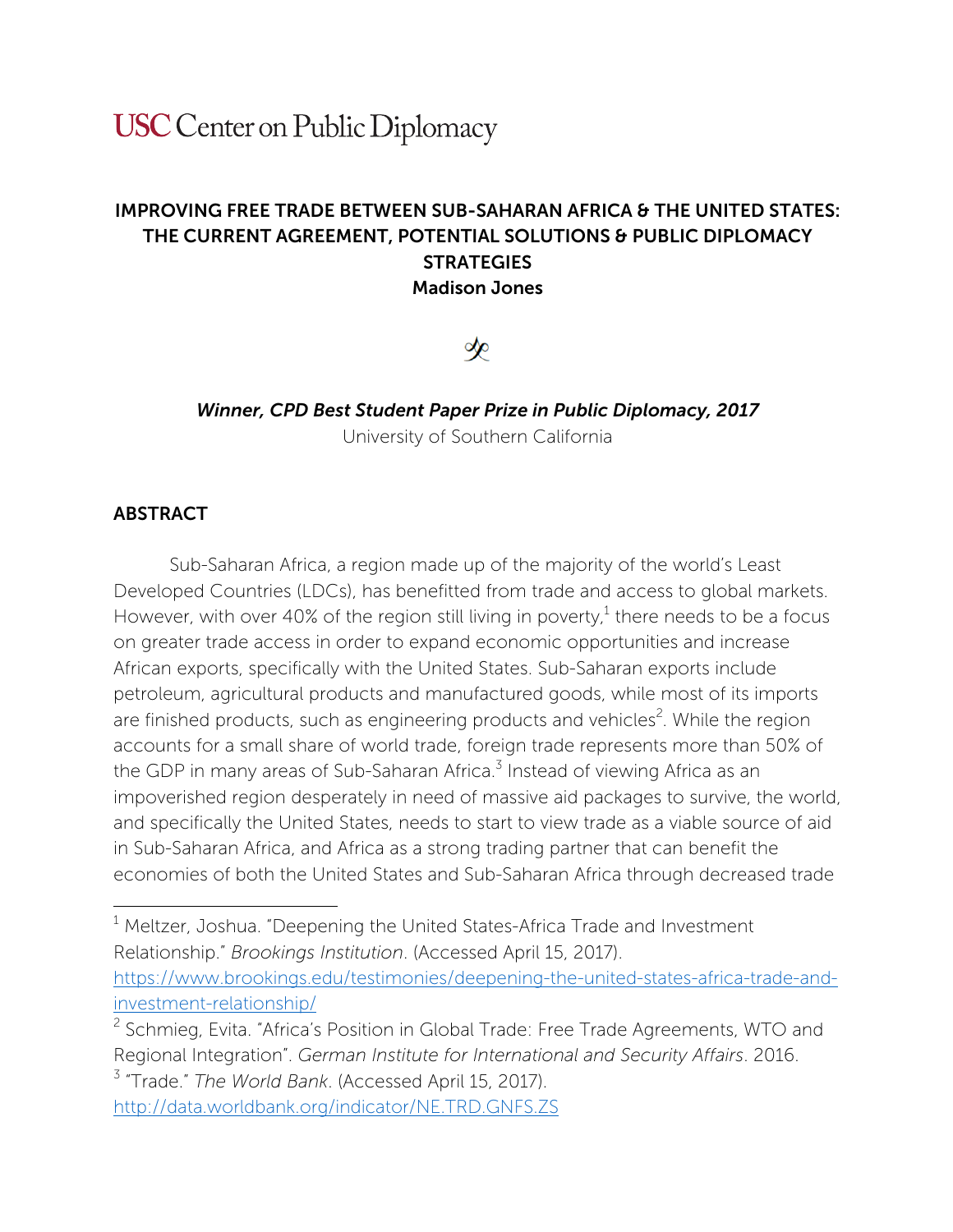barriers which include duty-free tariffs and quotas for African countries. The idea of a new and innovative Africa capable of participating in free trade agreements will benefit the global economy as the African market starts to be taken seriously. In addition, expanded trade deals will provide Sub-Saharan Africa with the development, infrastructure and wealth that it needs, thus reducing the need for as much foreign aid in the future. As such, this policy memo seeks to address the current trade relationship between Sub-Saharan Africa and the United States and propose solutions for expanding access to free trade. This analysis also proposes a public diplomacy strategy aimed at the United States in order to improve the image of Africa and free trade with the continent, and the economic benefits that would be reaped from the proposed expansion.

#### U.S. TRADE WITH SUB-SAHARAN AFRICA

 

The trade relationship between Sub-Saharan Africa and the United States exists – but does not play a significant role in the region's economy. In order for Africa to emerge as a strong trading partner, the United States must reassess its trade agreement with the region. Currently, the United States and Africa operate under the African Growth and Opportunity Act (AGOA). The act, signed in 2000, "seeks to enhance market access to the United States for qualifying Sub-Saharan African (SSA) countries."<sup>4</sup> The AGOA was a step in the right direction in terms of treating African nations as trading partners capable of such an economic relationship, but the current agreement includes restrictions that actually prevent a deepening bilateral trade relationship, therefore curtailing the growth and improvement of Sub-Saharan Africa. In order for the region to achieve its true potential as economically prosperous, access to trade must be widened. For a region where foreign trade represents a majority of its GDP, restrictive trade agreements prevent Sub-Saharan countries from reaping the benefits of free trade: economic prosperity, democracy, improved labor rights, improved infrastructure. Many of these economic problems facing Africa today could be benefitted by free trade deals. As such, participation of the United States is absolutely crucial to achieving these goals.

In order to expand trade between the United States and the Least Developed Countries, the U.S. relies on the Generalized System of Preferences (GSP) to offer duty-free access to goods. The GSP "promotes economic development by eliminating duties on up to 5,000 types of products when imported from one of 122 designated

<sup>4</sup> "About AGOA." *African Growth and Opportunity Act*. (Accessed April 15, 2017). https://agoa.info/about-agoa.html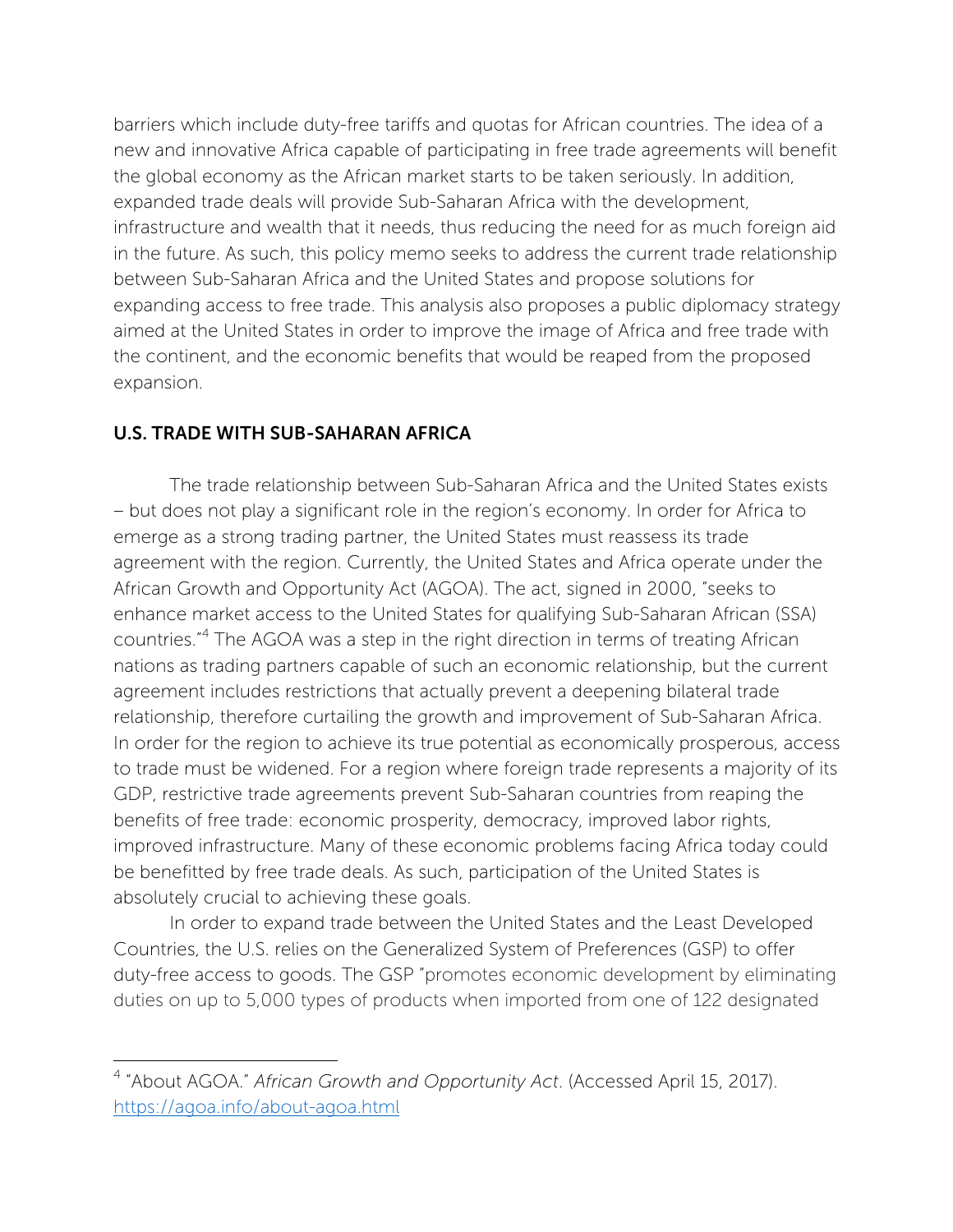beneficiary countries and territories."5 The current AGOA expands on that premise in order to provide duty-free access to goods that are not covered under the GSP. The idea was to open trade access while also promoting good governance. The AGOA gives eligibility to Sub-Saharan countries which show progress in democratic governance, establishing a free market economy, fighting corruption, etc.<sup>6</sup> The premise of the AGOA seems to achieve the overall goals of improving trade with Africa and promoting democracy, but it severely lacks a larger role in creating sustainable growth within Sub-Saharan Africa. Despite the existence of the AGOA, the United States only makes up 7% of Sub-Saharan African exports, $^7$  a significantly low number despite the idea behind the agreement that better trade access will lead to economic growth. This might be true in generalized terms, but the United States does not have a strong hold on that claim, as it is not the leading trade partner with Africa.

To compare, Europe is Sub-Saharan Africa's biggest importer of goods<sup>8</sup> and receives 10 times more of Africa's imports than does the United States<sup>9</sup>. Europe's treatment of trade with Africa allows for a major larger share of the region's exports. For example, while the United States has strict guidelines about which products can be imported duty free, Europe imports more duty-free goods from the Least Developed Countries than the United States. An astounding 92.3% of goods were imported to the EU duty-free, compared to only 34.3% of goods imported to the U.S. duty-free.<sup>10</sup> The EU's trade policy with Least Developed Countries has generated almost twice as many imports compared the U.S. trade policy, resulting in the idea that "EU trade policy does

 

https://www.brookings.edu/testimonies/deepening-the-united-states-africa-trade-andinvestment-relationship/

<sup>5</sup> "Generalized System of Preferences." *Office of the United States Trade Representative.* (Accessed April 15, 2017). https://ustr.gov/issue-areas/tradedevelopment/preference-programs/generalized-system-preference-gsp

<sup>6</sup> Florance, Charlotte, Kim, Anthony and Schaefer, Brett. "Congress Should Pave the Way for a U.S. – Africa Free Trade Agreement." *The Heritage Foundation*. (Accessed April 15, 2017). http://www.heritage.org/trade/report/congress-should-pave-the-wayus-africa-free-trade-agreement

 $7$  Schmieg, Evita. "Africa's Position in Global Trade: Free Trade Agreements, WTO and Regional Integration". *German Institute for International and Security Affairs*. 2016. Pg. 7.

 $8$  Ibid.

<sup>&</sup>lt;sup>9</sup> Meltzer, Joshua. "Deepening the United States-Africa Trade and Investment Relationship." *Brookings Institution*. (Accessed April 15, 2017).

<sup>&</sup>lt;sup>10</sup> Davies, E., and Nilsson, L. "A Comparative Analysis of EU and US Trade Preferences for the LDCs and the AGOA Beneficiaries." *European Commission*. Issue 1. 2013. Pg.7.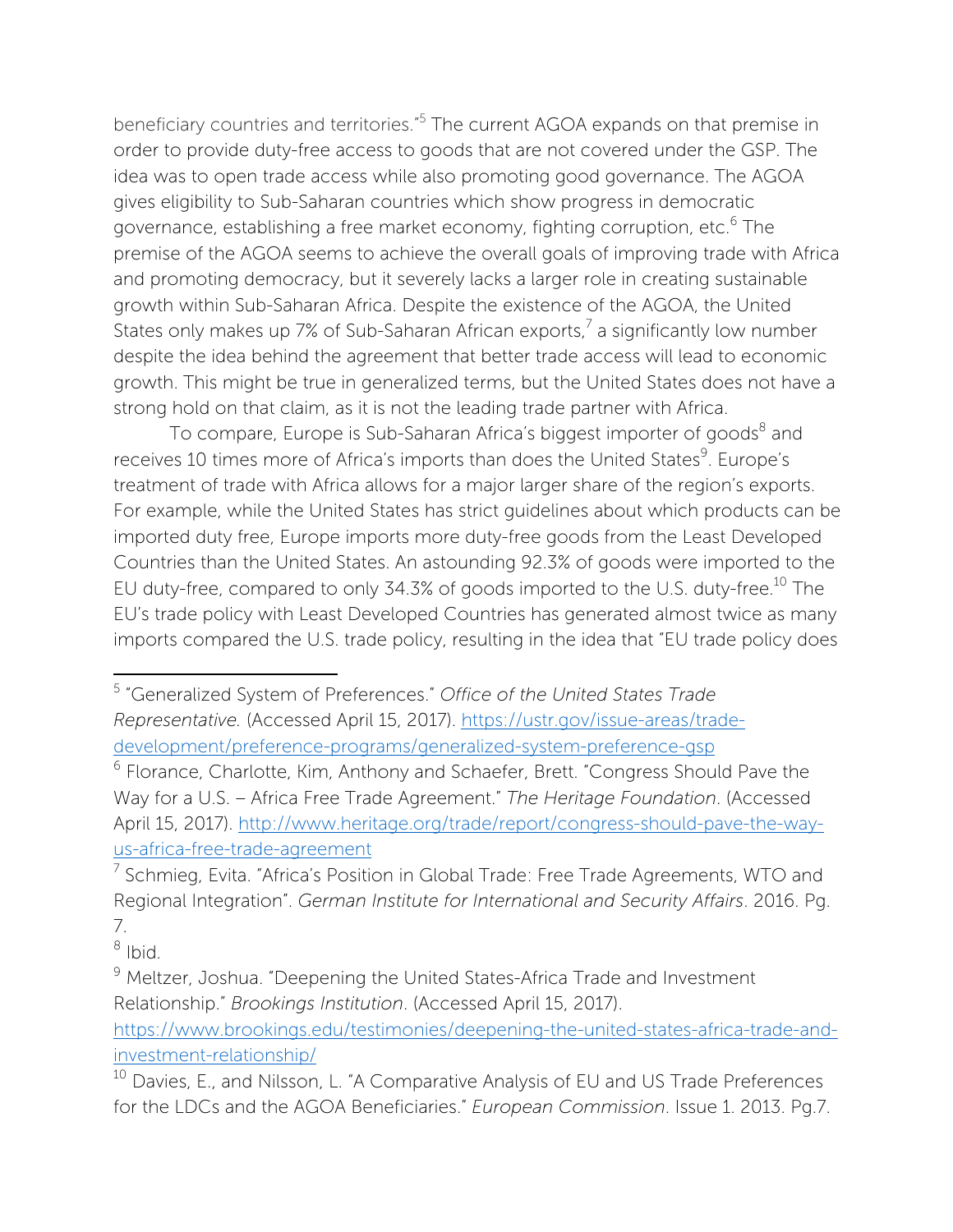better than U.S. trade policy,  $11$  a stunning conclusion for a country like the United States which prides itself on economic liberalization and the free market economy.

## ADJUSTING THE AGOA TO PROMOTE FREER TRADE

In order for the United States to be a partner in a successful trading relationship with Sub-Saharan Africa, the country needs to make some changes to its AGOA policy toward trade. The U.S. should seek to emulate the EU's policy of expanding duty-free imports. While the U.S. imports many agricultural products duty-free from Sub-Saharan Africa, there are a few goods, such as sugar and cotton, where if tariffs were reduced, would stimulate trade and increase exports.<sup>12</sup> The amount of goods the EU is able to important is increased because of their vast elimination of tariffs, making them a leader in the trading sphere with Africa.

Another benefit to eliminating these tariffs is the diversification of exports from AGOA countries. The agreement is largely dominated by Nigeria, Angola, and South Africa<sup>13</sup> - meaning the majority of the economic benefit will go to those three countries, leaving out a large portion of Sub-Saharan Africa. The economic benefits of trade and the idea of a new and innovative Africa will largely go unseen if trade benefits are not extended beyond these three countries. The elimination of tariffs will help to expand the list of U.S. imports from Sub-Saharan Africa, opening the market for additional countries to join. Another impediment to additional countries using AGOA is the concern that the agreement will fail to be extended. "African leaders are calling for a long-term extension to eliminate the uncertainties that shroud the treaty. They argue that it is only by extending the treaty by a minimum of 15 years that investors will feel comfortable investing in the content because they will have ample time to recoup their investments."14 After the expiration date of the treaty in September 2015, President Obama extended AGOA until December 31, 2017. Unfortunately, this timeline still does not fit the hope of African leaders to extend the agreement longterm. "Failure to renew AGOA on a long-term basis risks reversing these gains and

 $11$  Ibid., 15.

<sup>&</sup>lt;sup>12</sup> Meltzer, Joshua. "Deepening the United States-Africa Trade and Investment Relationship." *Brookings Institution*. (Accessed April 15, 2017). https://www.brookings.edu/testimonies/deepening-the-united-states-africa-trade-andinvestment-relationship/

<sup>13</sup> Njiraii, John. "AGOA: The U.S. – Africa Trade Dilemma.". *Africa Renewal Online*. (Accessed April 15, 2017). http://www.un.org/africarenewal/magazine/december-2014/agoa-us%E2%80%93africa-trade-dilemma

 $14$  Ibid.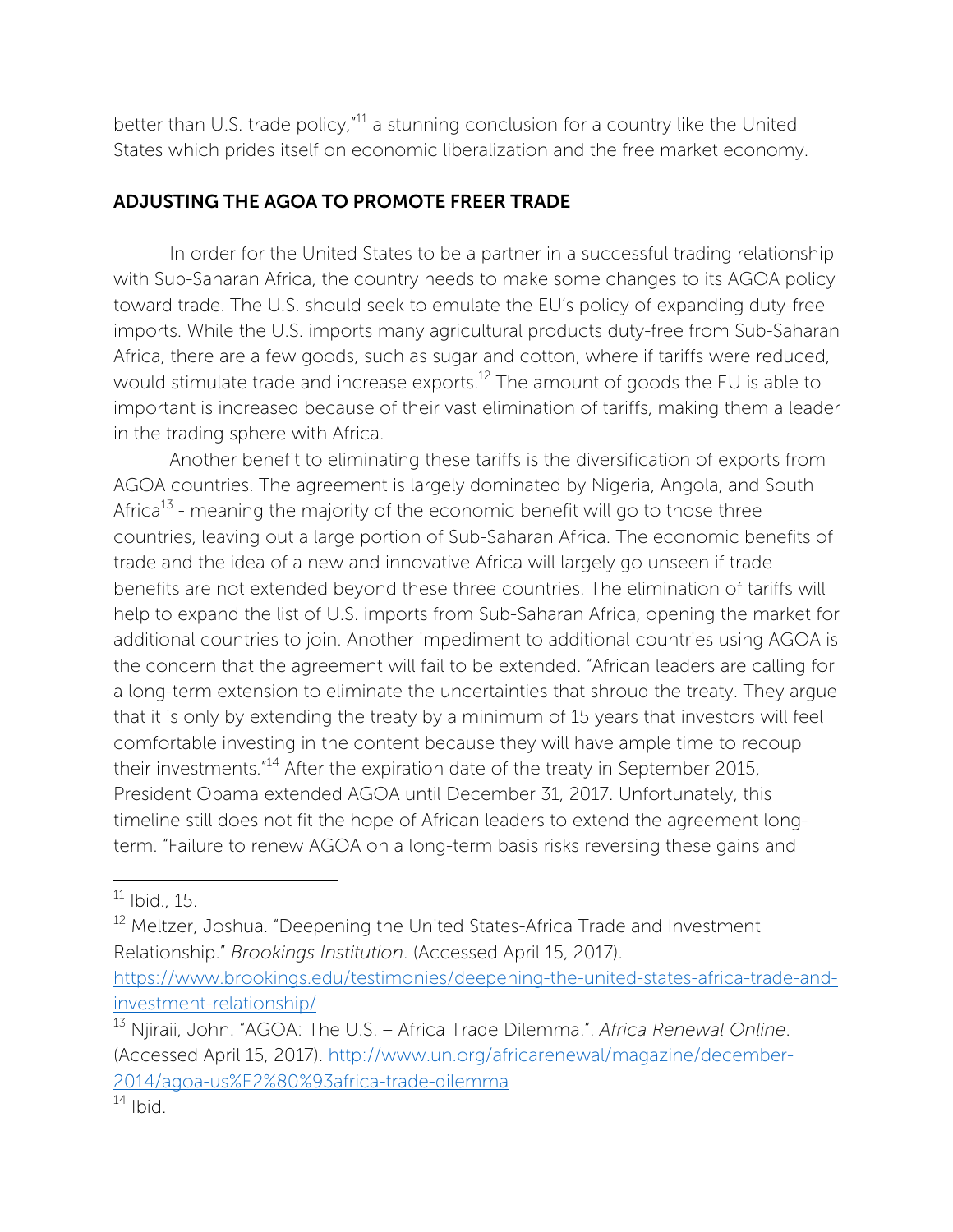undermining America's credibility as a reliable economic partner in the region."<sup>15</sup> The United States could significantly enhance the AGOA just by agreeing to a long-term extension, thus eliminating many of the fears African nations have about the longevity of the plan.

Another means to open trade access and increase Sub-Saharan exports is to eliminate quotas, another restriction on trade, because "U.S. quotas on agriculture exports exist on a range of products that African producers already export to Europe and where their revealed comparative advantage suggests that they could successfully export to the U.S. if access to quotas was expanded." The existence of quotas is yet another reason why the EU is beating the U.S. in terms of trade policy with Africa. The existence and strict guidelines of current quotas limit the number of goods that can be exported to the U.S., and because the EU doesn't impose these same quotas, Africa is able to export more to the region than they are to the U.S. Adjusting the AGOA also means opening the door to a two-way trade agreement. By eliminating tariffs and trade barriers to Sub-Saharan African countries, these countries would reciprocate by offering the U.S. preferential access to the African market, creating a chance for a mutually beneficial trade deal.

#### CURRENT VIEW OF AFRICA IN THE UNITED STATES

 

Favorability of the United States in Africa is not a problem – according to Pew Research, African countries overwhelmingly view the United States positively.<sup>16</sup> Therefore, in order to create a successful bilateral trade relationship, the United States' view of Africa needs to be adjusted. Americans' view of Africa is twofold: American's often see African countries as largely poor, unstable, undemocratic, corrupt. Images of villages with hungry children often fill our news reports, creating the common, age-old remark that we can't waste food because there are "starving children in Africa." News reports of Africa portray Africans as "naked, black, dis- eased, starving, savages,

<sup>&</sup>lt;sup>15</sup> Florance, Charlotte, Kim, Anthony and Schaefer, Brett. "Congress Should Pave the Way for a U.S. – Africa Free Trade Agreement." *The Heritage Foundation*. (Accessed April 15, 2017). http://www.heritage.org/trade/report/congress-should-pave-the-wayus-africa-free-trade-agreement

<sup>16</sup> Wike, Richard, Stokes, Bruce and Poushter, Jacob. "America's Global Image." *Pew Research Center*. (Accessed April 15, 2017). http://www.pewglobal.org/2015/06/23/1 americas-global-image/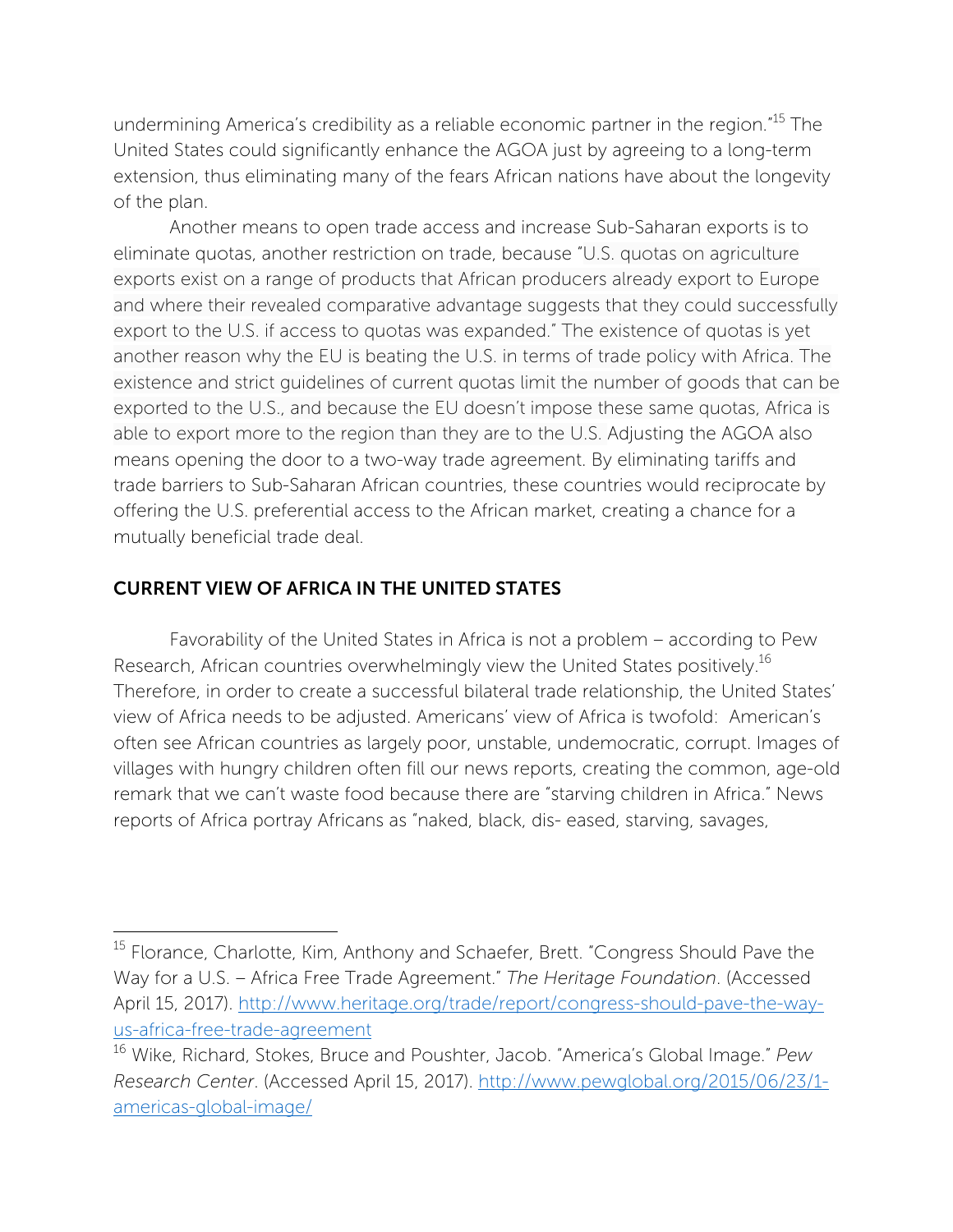ignorant, without any religion or culture, no written language."<sup>17</sup> Even in international media, the dominating images of Africa are negative; they focus "on war and conflict, poverty and disaster, passivity and despair."<sup>18</sup> These images are problematic. While issues such as these do exist in parts of Africa, it doesn't give the foreign public an accurate view into the lives of the African people. Instead of watching news reports about the boom in Kenyan technological entrepreneurship, or start-up opportunities throughout Sub-Saharan Africa, the media has chosen a specific frame in which to portray the continent – and in turn, the American public has become socialized to the idea of a poor and desolate Africa because of the many years of watching this particular frame.

American's view of Africa also comes from a fear of nation-building and meddling in global affairs. Images of Africa, including the ones showcasing the region's poverty, also tend to highlight the fact that Africa is in need, and that "it needs the 'West' to prosper and to help young children. Africa is represented as totally powerless and plays a completely passive role.<sup>"19</sup> This represents another problem for the West. Not only have we been socialized to the idea of Africa as a poor country, but we've been socialized to the idea that Africa needs a "savior" in the form of Western involvement. This image is even perpetuated by non-governmental organizations that seek to solve the economic problems in Africa. To fundraise, an organization must appeal to the emotions of the donor, and in order to do so, they must use the same images of Africa we've been seeing throughout our lives as Americans. While the goal of fundraising is to do good, nothing will change if this vision of Africa remains. Images "strongly anchor in our heads and create stereotypes, false images of the world around us"20 preventing the West from truly understanding the nuances of development and life in Africa. As a result, Americans are linked to this idea that this desperate country needs massive aid in order to survive.

The problem herein lies in the fact that 53% of likely U.S. voters oppose nationbuilding efforts by the U.S. government.<sup>21</sup> After the presidencies of George W. Bush

<sup>&</sup>lt;sup>17</sup> Ogundimu, Folu. "Images of Africa on U.S. Television: Do You Have Problems with That?" *A Journal of Opinion*. Cambridge University Press. Volume 22, No.1. Pg. 8. (Accessed April 17, 2017).

<sup>&</sup>lt;sup>18</sup> Dolinar, Maja, Sitar, Polona. "The Use of Stereotypical Images of Africa in Fundraising Campaigns." *European Scientific Journal*. Volume 9, No.11. Pg. 21. (Accessed April 17, 2017).

 $19$  Ibid., 29.

<sup>20</sup> Ibid., 22.

<sup>21</sup> "Most Voters Say No to Further U.S. Nation-Building Efforts." *Rasmussen Reports*. (Accessed April 18, 2017).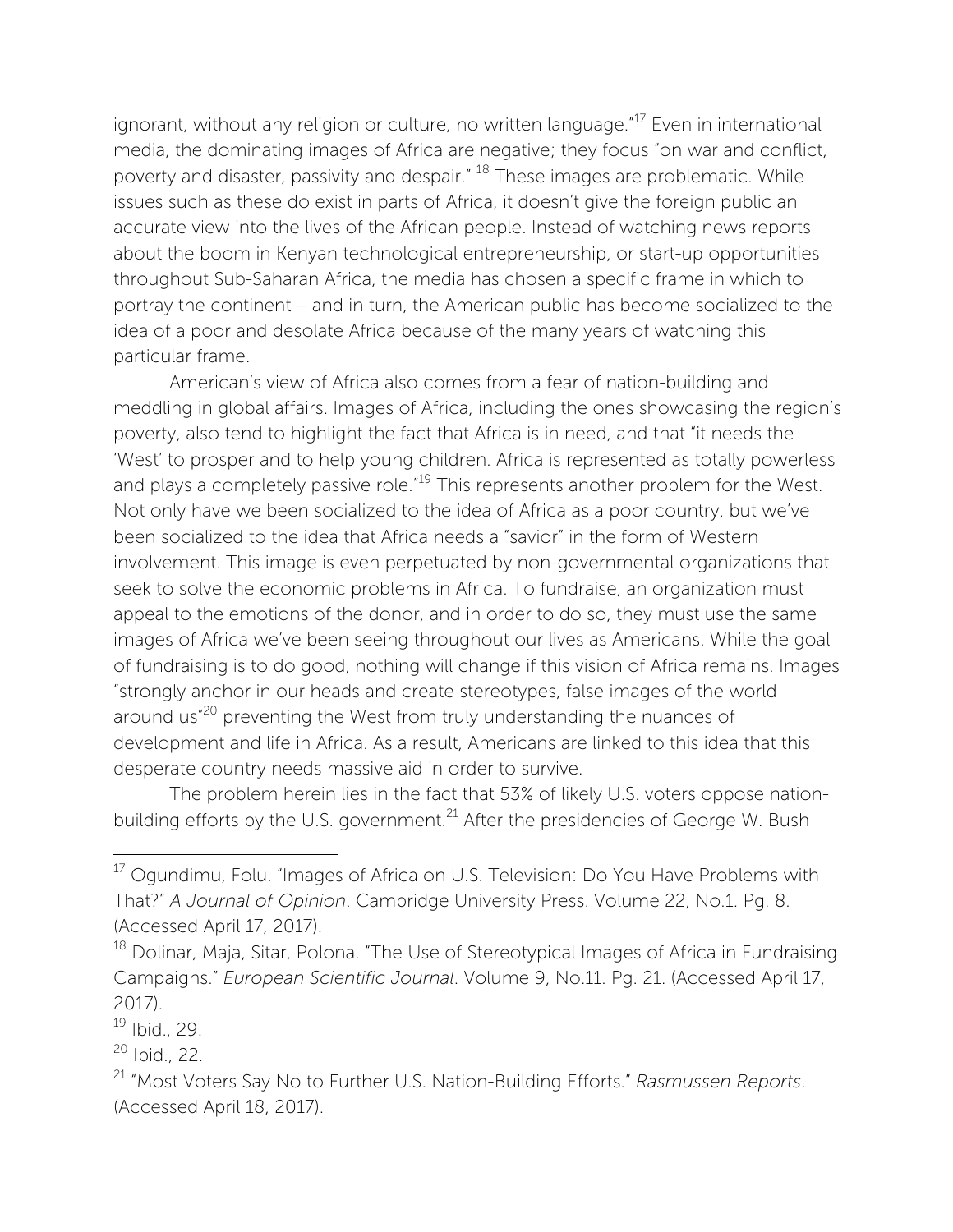and Barack Obama, the United States electorate felt that after 15 years of war, nationbuilding should not be a priority for the country. This idea is perpetuated by the election of Donald J. Trump to the U.S. Presidency. His extreme rhetoric and "America First" statements have ignited a populist revolution in which millions of Americans voted in order to focus on building up the U.S. before building up other nations. Another part of nation-building is democracy promotion, an idea that became a major theme to President Bush's foreign policy during his administration.<sup>22</sup> However, President Trump's rhetoric points to a deviation from this principle, a preference instead to focus on American interests and minimize involvement abroad.

As a result of the socialization of U.S. public to the idea that Africa is an impoverished, desolate, starving nation, in addition to its image as a broken continent in need of a Western Savior and the current opposition to nation-building and democracy promotion across the world, how can the United States become socialized to the idea that trade with Sub-Saharan Africa would be beneficial?

#### PAST CAMPAIGNS TO IMPROVE AFRICA'S IMAGE

The idea of promoting Sub-Saharan Africa as an innovative nation who could become a strong trading partner for the United States does not fit with the current representation of Africa. However, there have been past campaigns to improve the image of Africa abroad, providing a possible framework for socializing the public to the idea of a new Africa.

The hashtag #TheAfricaTheMediaNeverShowsYou became went viral in 2015. The hashtag was filled with images of Africa that are the complete opposite of what the West was socialized to believe. Images include features of the three female heads of state in Africa, schools in Zimbabwe, hospitals in Kenya, infrastructure projects in Ethiopia, the beauty of Mozambique, teenage entrepreneurs in Nigeria, among others.23 These images were posted by Africans to fight back against the stereotypes

<u> 1989 - Jan Sarajević, politički predsjednik i politički politički politički politički politički politički po</u>

<sup>22</sup> Carothers, Thomas. "Prospects for U.S. Democracy Promotion Under Trump." *Carnegie Endowment for International Peace*. (Accessed April 18, 2017). http://carnegieendowment.org/2017/01/05/prospects-for-u.s.-democracy-promotionunder-trump-pub-66588

<sup>23</sup> Banning-Lover, Rachel. "The Africa The Media Never Shows You – In Pictures". *The Guardian*. (Accessed April 17, 2017). https://www.theguardian.com/globaldevelopment-professionals-network/2015/jun/30/the-africa-the-media-never-showsyou-in-pictures

http://www.rasmussenreports.com/public\_content/politics/general\_politics/august\_2 016/most\_voters\_say\_no\_to\_further\_u\_s\_nation\_building\_efforts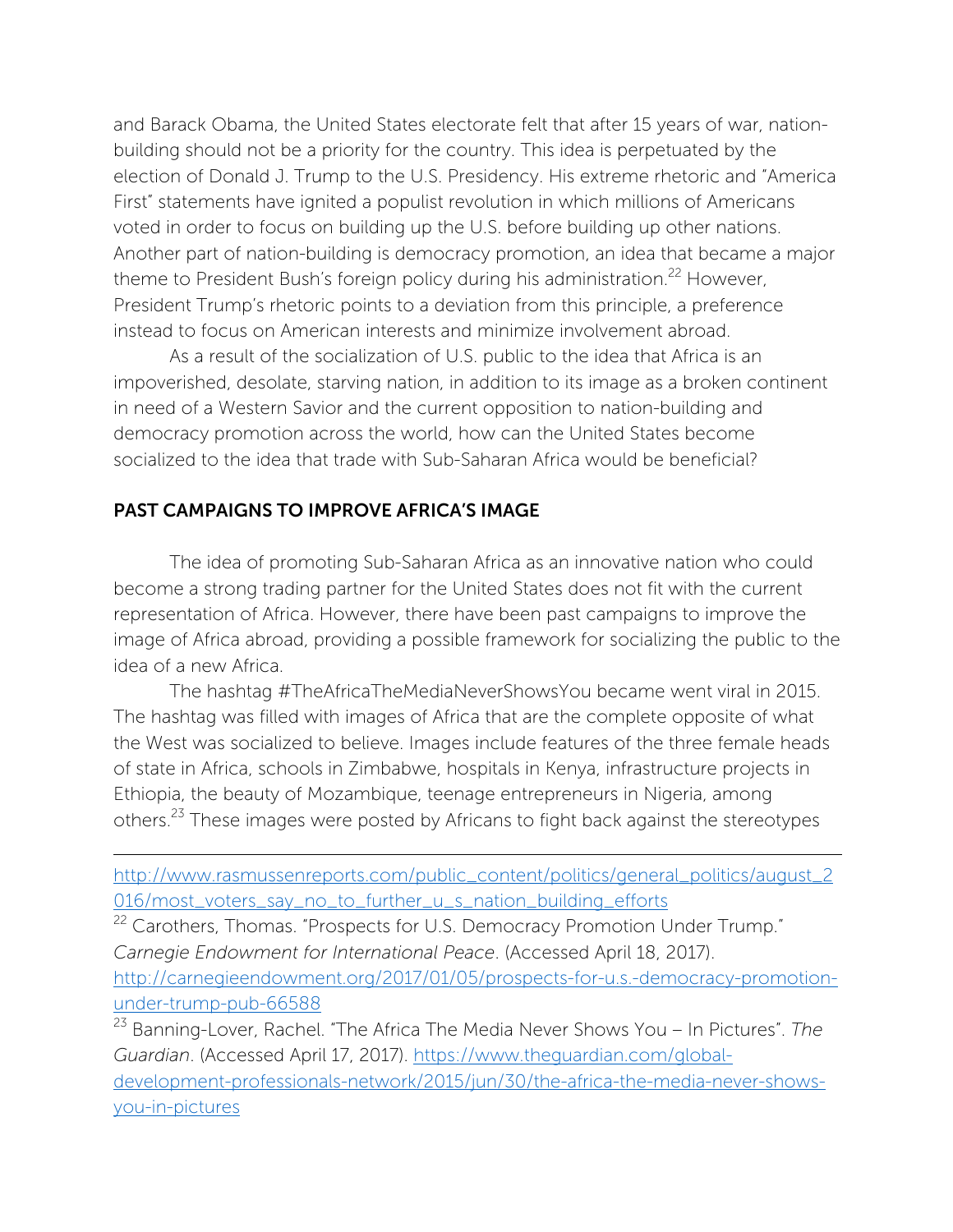they are so often reduced to, in order to share a new idea of Africa that isn't focused on catastrophe and despair. The Twitter campaign, which spread to Instagram as well, produced over 60,000 tweets showcasing another side of Africa.<sup>24</sup>

Sub-Saharan Africa also has leaders who are hoping to shed stereotypes of Africa as well. Mosunmola "Mo" Abudu, who was dubbed "The Oprah of Africa," runs EbonyLife TV, the only continent-wide TV network. She also hosts her own talk show on the network where she offers viewers an inside look at a different Africa, one that is separate from stereotypes. "The realities that you often see on television are not the only realities that exist. So, it is important for us to show the world that there's another reality. Also, it is important for us as Africans to see a more positive side of Africa rather than that that is often reported, I am sorry to say, by the Western media."<sup>25</sup> Abudu is hopeful that she can help to change the stereotypes that plague the continent by showcasing the emerging technologies and economic growth seen by the region.

A new book coming out in May 2017 also seeks to re-tell the story of African society. The book will feature a collection of photographs to showcase "the young generation of creatives in Nairobi who want to 'rebrand Africa's future'."<sup>26</sup> These photographs feature musicians, stylists, designers, social media entrepreneurs, architects, and much more in order to offer a "different perspective of Kenyan society.".<sup>27</sup> This becomes difficult when the media chooses the "poverty" frame over the "innovation" frame. However, in order to socialize the U.S. public to the idea of freer trade with Sub-Saharan Africa, old stereotypes must be set aside in favor of more accurate representations of the continent – representations which include sectors of the economy that are growing, and images of a developing region as opposed to a region desperate for aid and monetary help. By changing the conversation from "aid to trade" by highlighting the growth of the African continent and its people, perhaps the U.S. public will open their minds to an expanded AGOA that benefits both the economies of Sub-Saharan Africa and the United States.

<sup>24</sup> Eggert, Jessica. "The Africa That The Media Never Shows You." *Mashable*. (Accessed April 18, 2017). http://mashable.com/2015/07/07/the-africa-media-never-shows-you/ <sup>25</sup> Murdock, Heather. "Africa's Oprah Showcases Different Side of Continent." *Voice of America*. (Accessed April 18, 2017). http://www.voanews.com/a/africas-oprahshowcases-different-side-of-continent/1906565.html

<sup>26</sup> "The Nairobi Style-Makers Showing a Different Side of Kenyan Society." *True Africa*. (Accessed April 18, 2017). http://trueafrica.co/picture\_story/style-movers-rebranding/  $27$  Ibid.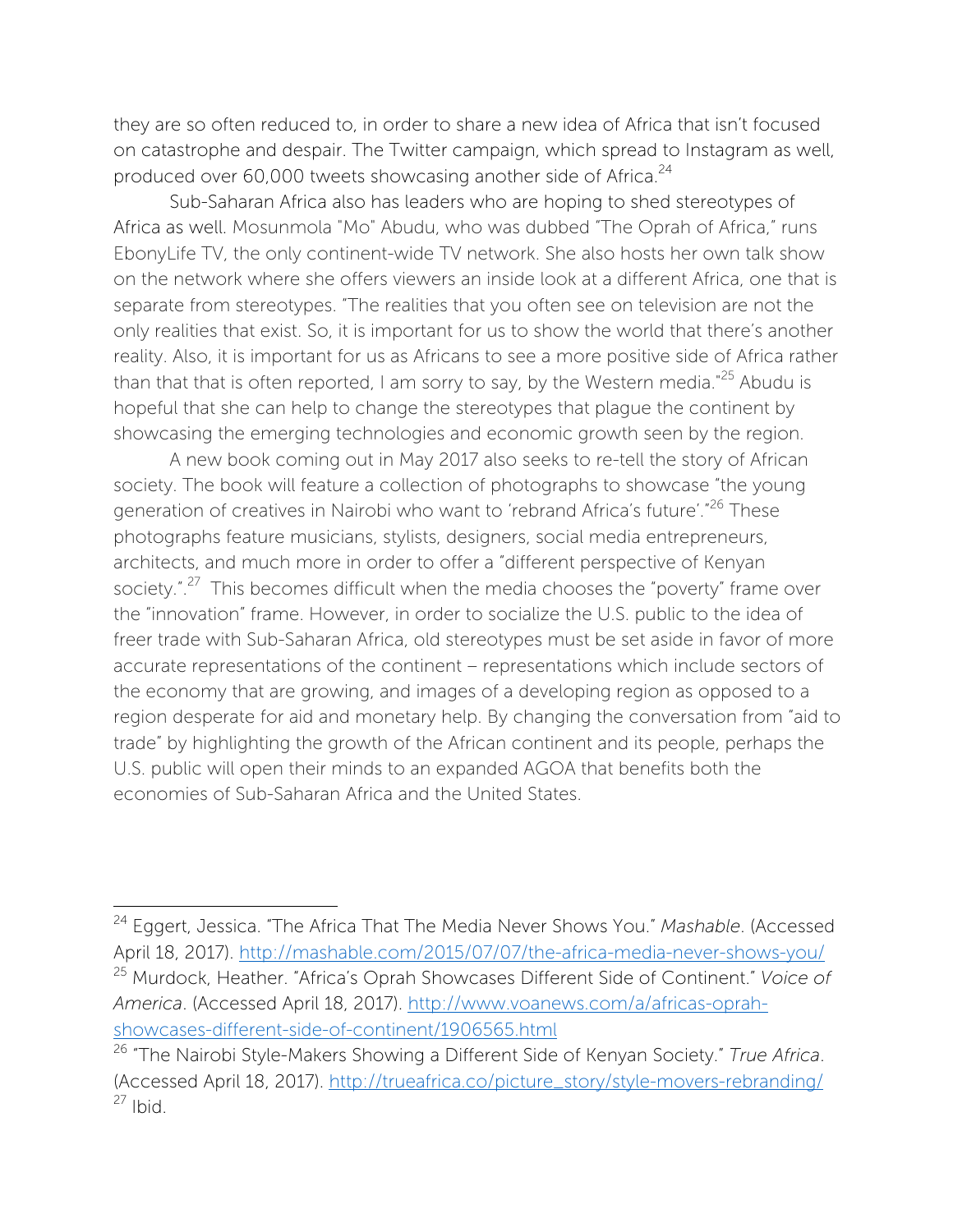#### PLAN TO IMPROVE THE UNITED STATES' IMAGE OF TRADE WITH AFRICA

Ikenberry and Kupchan argue that "acquiescence is achieved by the transmission of norms and reshaping value orientations and not simply by material incentives"28. This statement accurately describes the socialization process in this situation. While material incentives and inducements do certainly play a role in this situation – one of the mechanisms for socialization is convincing the American public that expanding free trade with Sub-Saharan Africa will economically benefit both countries – the argument for normative suasion also plays a significant role. Material inducements are secondary; first and foremost, the American public needs to experience ideological persuasion in order to start seeing Sub-Saharan Africa as reliable, strong, modern and innovative as opposed to weak and impoverished. This fundamental ideological stance, which has been perpetuated by the Western media for years, cannot be rectified solely through an economic discussion. The fight for hearts and minds must be done through a public diplomacy strategy aimed at reshaping the image of Africa in the minds of Americans.

Past campaigns, like the #TheAfricaTheMediaNeverShowsYou, is a prime example of an attempt at an ideological shift. In order for socialization to occur, this process must be done long-term, and not limited to one simple campaign. Consistent public relations and social media outreach by Sub-Saharan African innovators could attract media attention and help the progress toward ideological persuasion. So why haven't previous campaigns been successful in moving the needle in socialization of the U.S.? It's possible there is still a serious deficit in the amount of positive news about Africa that is being published and promoted. News media look for sound bites and topics that would garner viewers' attention, and often, these topics are negative. It's precisely why Kony2012 and #BringBackOurGirls gained widespread attention – not that they weren't worthy causes, but that it further perpetuates the stereotype of a corrupt and broken Africa, in need of the West to be the leader in bringing back their girls, because the underlying message is that Africa cannot save the girls themselves. In addition, the positive re-framing of Africa hasn't gained traction in the past because the messages were used as stand-alone issues. Portraying the occasional model from Nairobi aims to break stereotypes about African women, but instead, these standalone representations are seen as the exception, not the rule. In addition, these messages run the gamut in terms of what the messenger is hoping to portray. There's a variety of images of models, lifestyle gurus, professionals and engineers without a focus on one frame. Instead of covering all of the stereotypes, the image shaping of

<sup>&</sup>lt;sup>28</sup> Ikenberry, John and Kupchan, Charles. "Socialization and Hegemonic Power". *International Organization*. Volume 44, No. 3.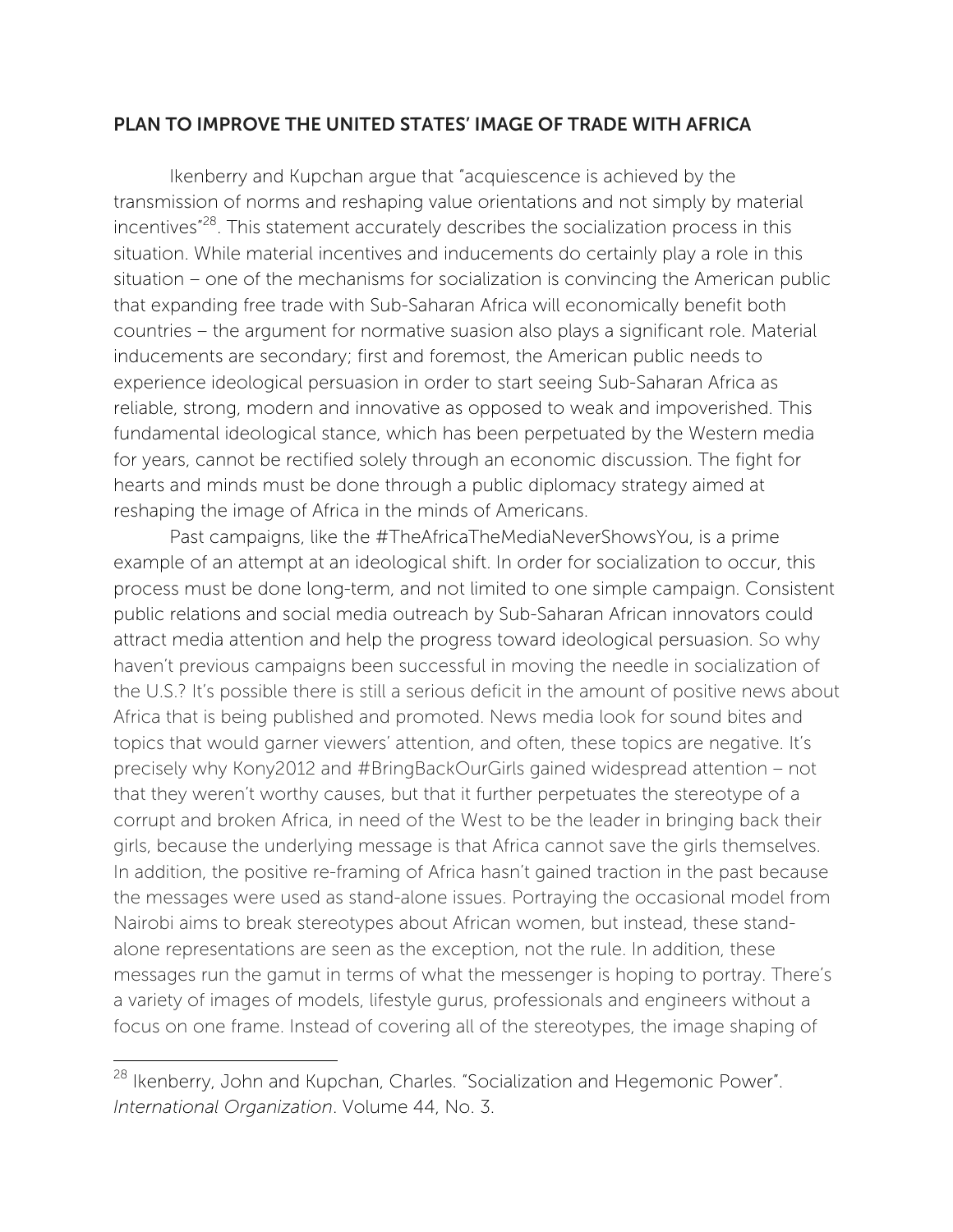Africa must be achieved through a major, strategic push toward one single re-frame. Only then might success can be reached. It's important for Africans, especially those in emerging fields such as technology, to be portrayed as serious entrepreneurs to the foreign public, because this idea of entrepreneurship and innovation will be directly tied to trade. Images of lifestyle influencers and models are not the target representative of Africa in this circumstance, here we are only focusing on showcasing the growth of Africa.

For example, the use of consistent Twitter campaigns similar to the above #TheAfricaTheMediaNeverShowsYou could be beneficial if the focus is on entrepreneurship and leadership. Other Twitter promotions with hashtags such as #AfricanEntrepreneur or #AfricanInnovation could showcase African innovators who are contributing to the economy and regional growth. The problem isn't that these leaders in Sub-Saharan Africa don't exist—it's that they aren't publicized. Twitter doesn't solve all the problems however, as the social media platform cannot reach everyone. Therefore, organizations who are proponents of free trade in Sub-Saharan Africa, like the Africa Free Zone Association, could fund filmmakers to create a documentary or mini-series to get an inside look into technological innovations in Africa, which could be shown in the United States, on a platform like CNN, which often explore cultural themes and topics from around the world.

Ideological persuasion is an essential part of changing Americans' minds about the images of Africa, but as Ikenberry and Kupchan state, the secondary option mentioned above is material incentives. There are a variety of economic benefits to use as factors in persuading the American public to accept expanded free trade.

One such factor is the coordination of intra-African trade. In 2015, The Common Market for Eastern and Southern Africa, the East African Community and the Southern African Development Community established a free trade area<sup>29</sup>, a massive step toward a much larger free trade area that would facilitate free trade in Africa with zero tariffs. Intra-African trade exemplifies the continent's ability to make a massive trade deal, which would play a large role in further stimulating the African economy and boosting growth. At its core, showcasing Africa's ability to trade and engage in the elimination of tariffs and trade impediments is a way to encourage the American public that Africa is capable of making major economic decisions like free trade. As intra-regional trade within Africa becomes realized, public relations should be used in order to spread these messages about the continent's ability to trade freely.

<sup>29</sup> "Boosting Intra-African Trade Through RECs". *COMESA.* (Accessed April 19). http://www.comesa.int/call-for-papers-2017-boosting-intra-african-trade-throughrecs/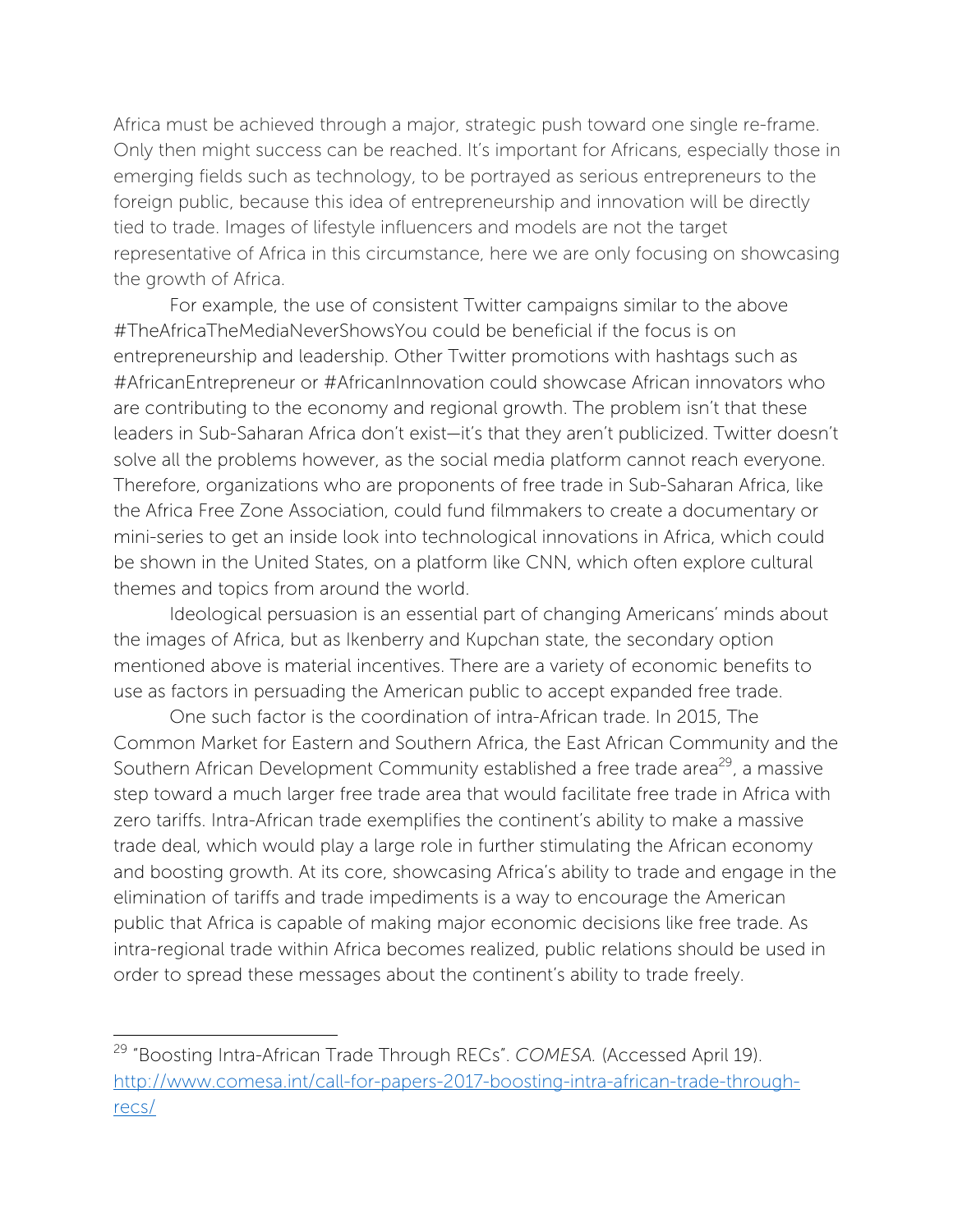The idea that trade is better than aid is another angle that should be used when promoting free trade of the United States and Sub-Saharan Africa. With the number of Americans opposed to nation-building and fears about the economic environment in the U.S., there is a fear that providing too much aid will detrimentally affect the U.S. economy. However, a trade deal can be much more persuasive than an aid package because of the wide-ranging benefits. The idea of freer trade "is critical to America's efforts to replace poverty with economic freedom and prosperity in the continent"<sup>30</sup>. When thinking about aid, it's no wonder Americans prefer not to get involved in global affairs. 'Despite tens of billions of dollars of assistance and years of effort,"<sup>31</sup> aid has not accomplished what it's set out to.

Trade, on the other hand, has a variety of benefits: democracy, international cooperation, and of course, economic gains like job creation and growth. Billions of dollars can be given as aid to governments to assist their countries, but if the money is mismanaged by government leaders, the problem ceases to disappear. Instead, trade brings economic benefits and good governance by requiring countries participating in free trade to follow a certain set of rules regarding democracy, law enforcement, a free market economy, etc. If these governments fail to meet the standards, they lose out on the trade deal, costing them much-needed assistance. As a result, there's a monetary incentive for African countries to democratize so they can be a part of trade. By understanding the argument for trade instead of aid, Americans may gain some insight into why it is financially sound to participate in trade, rather than continuing to spend billions in aid that does little to benefit these countries.

While expanding the AGOA with Sub-Saharan Africa has obvious benefits for the countries in the region, a significant part of socializing the American public is the argument that this trade is beneficial to the U.S. economy, as well. In fact, a report by the African diplomatic corps "estimated that AGOA has generated about 350,000 direct jobs and 1,000,000 indirect jobs in Sub-Saharan Africa, and about 100,000 jobs in the United States<sup>"32</sup>. It's imperative to highlight not only job gains in Sub-Saharan

<sup>&</sup>lt;sup>30</sup> Florance, Charlotte, Kim, Anthony and Schaefer, Brett. "Congress Should Pave the Way for a U.S. – Africa Free Trade Agreement." *The Heritage Foundation*. (Accessed April 15, 2017). http://www.heritage.org/trade/report/congress-should-pave-the-wayus-africa-free-trade-agreement

<sup>31</sup> Haass, Richard. "Trade More Than Aid." *Council on Foreign Relations*. (Accessed April 19, 2017). http://www.cfr.org/trade/trade-more-than-aid/p9299

<sup>&</sup>lt;sup>32</sup> Florance, Charlotte, Kim, Anthony and Schaefer, Brett. "Congress Should Pave the Way for a U.S. – Africa Free Trade Agreement." *The Heritage Foundation*. (Accessed April 15, 2017). http://www.heritage.org/trade/report/congress-should-pave-the-wayus-africa-free-trade-agreement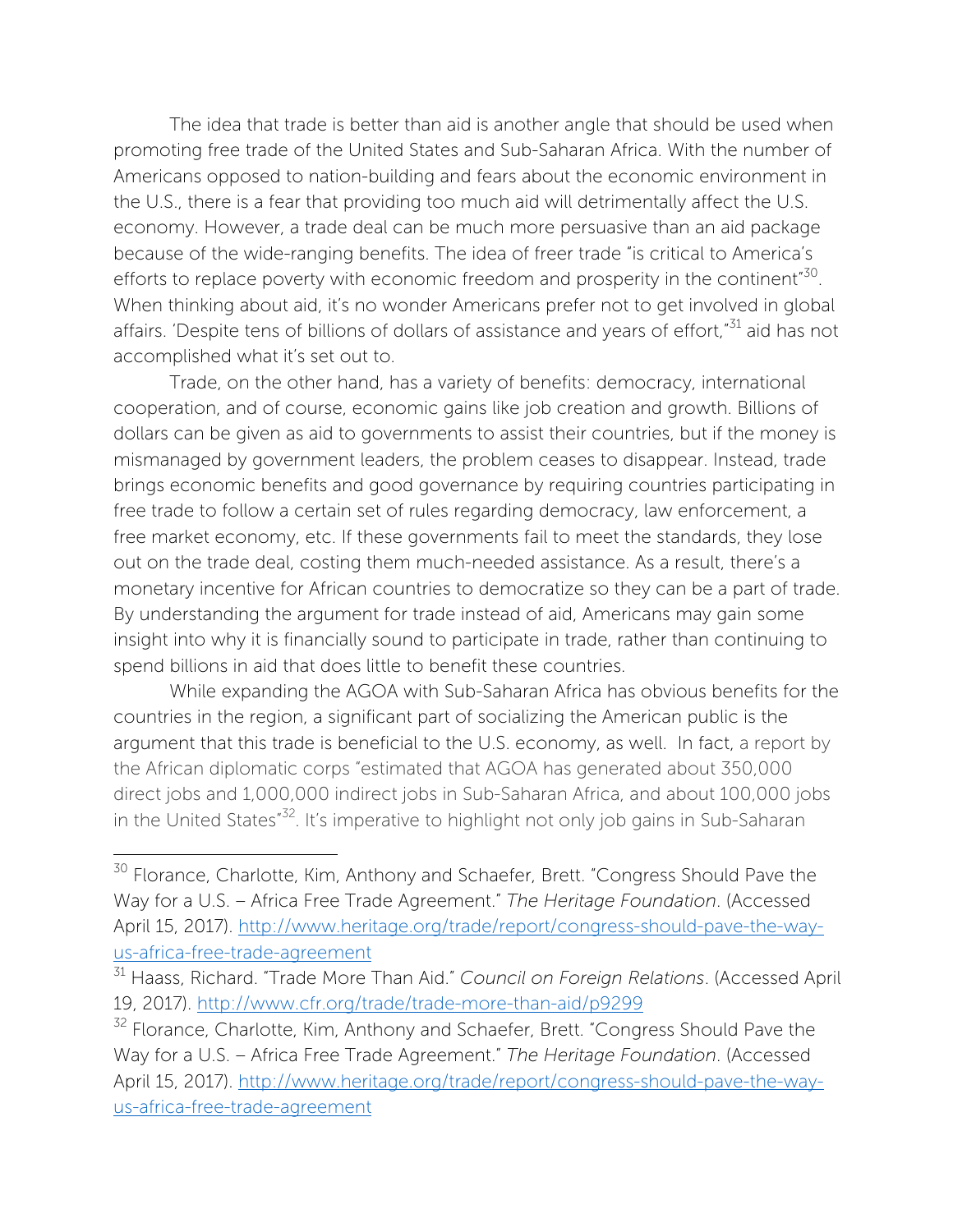Africa, but the job gains the U.S. makes from trade. In addition, since the AGOA was put into place, U.S. exports to Sub-Saharan Africa increased from \$6.7 billion before AGOA, to \$21.8 billion, after AGOA. This number could continue to rise should the doors of trade be opened further, allowing for more open access to the African market, and vice versa.<sup>33</sup> Another aspect of trade benefits the American public should consider is the type of product the U.S. is exporting to Sub-Saharan Africa. The rise of populism has ties to the Rust Belt of the U.S., where blue collar workers have felt manufacturing losses since NAFTA. However, the top exports from the U.S. to Sub-Saharan African through the AGOA are machinery, aircraft, vehicles, mineral fuel and electrical machinery.<sup>34</sup> Therefore, the argument that the manufacturing sector might suffer as a result of new trade deals is inaccurate—in fact, the industry may actually benefit from expanded trade with Sub-Saharan Africa.

## CONCLUSION: RETHINKING TRADE WITH SUB-SAHARAN AFRICA

Trade with Sub-Saharan Africa is an opportunity the U.S. should not miss out on. In order for the proposed policy adjustments to be made, such as extending the AGOA by 15 years, eliminating trade barriers such as tariffs and quotas, the U.S. public needs to be socialized to the idea that Africa is capable of becoming a reliable trading partner. Sub-Saharan Africa needs to focus on re-framing their region from one that is impoverished, desolate, corrupt and in need of a Western Savior in the form of massive aid, into a region that is innovating and experiencing entrepreneurial growth. Through the use of public diplomacy strategies like social media, public relations and international broadcasting, in addition to including insight into the material incentives for both economies to engage in trade, the U.S. public could become successfully socialized to the idea of free trade with Sub-Saharan Africa, paving the way for a better, more expanded AGOA and a stronger Sub-Saharan Africa and United States.

  $33$  Ibid.

<sup>34</sup> "Africa." *Office of the United States Trade Representative*. (Accessed April 19, 2017). https://ustr.gov/countries-regions/africa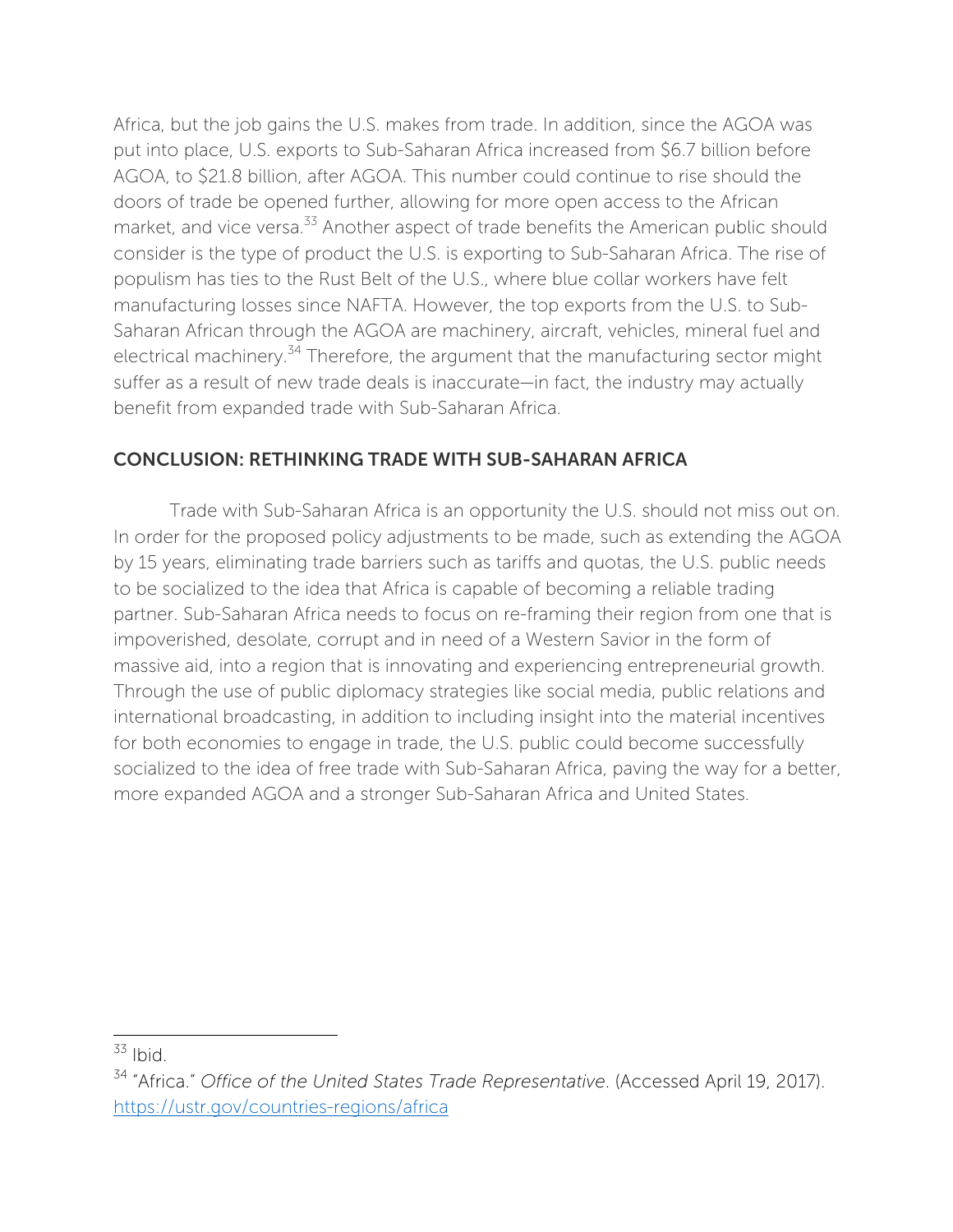#### WORKS CITED

- "About AGOA." *African Growth and Opportunity Act.* (Accessed April 15, 2017). https://agoa.info/about-agoa.html
- "Africa." *Office of the United States Trade Representative*. (Accessed April 19, 2017). https://ustr.gov/countries-regions/africa
- Banning-Lover, Rachel. "The Africa The Media Never Shows You In Pictures". *The Guardian*. (Accessed April 17, 2017). https://www.theguardian.com/globaldevelopment-professionals-network/2015/jun/30/the-africa-the-media-nevershows-you-in-pictures
- "Boosting Intra-African Trade Through RECs". *COMESA*. (Accessed April 19). http://www.comesa.int/call-for-papers-2017-boosting-intra-african-tradethrough-recs/
- Carothers, Thomas. "Prospects for U.S. Democracy Promotion Under Trump." *Carnegie Endowment for International Peace*. (Accessed April 18, 2017). http://carnegieendowment.org/2017/01/05/prospects-for-u.s.-democracypromotion-under-trump-pub-66588
- Davies, E., and Nilsson, L. "A Comparative Analysis of EU and US Trade Preferences for the LDCs and the AGOA Beneficiaries." *European Commission*. Issue 1. 2013. Pg.7-15
- Dolinar, Maja, Sitar, Polona. "The Use of Stereotypical Images of Africa in Fundraising Campaigns." *European Scientific Journal*. Volume 9, No.11. Pg. 21. (Accessed April 17, 2017).
- Eggert, Jessica. "The Africa That The Media Never Shows You." *Mashable*. (Accessed April 18, 2017). http://mashable.com/2015/07/07/the-africa-media-nevershows-you/
- Florance, Charlotte, Kim, Anthony and Schaefer, Brett. "Congress Should Pave the Way for a U.S. – Africa Free Trade Agreement." *The Heritage Foundation*. (Accessed April 15, 2017). http://www.heritage.org/trade/report/congress-should-pave-theway-us-africa-free-trade-agreement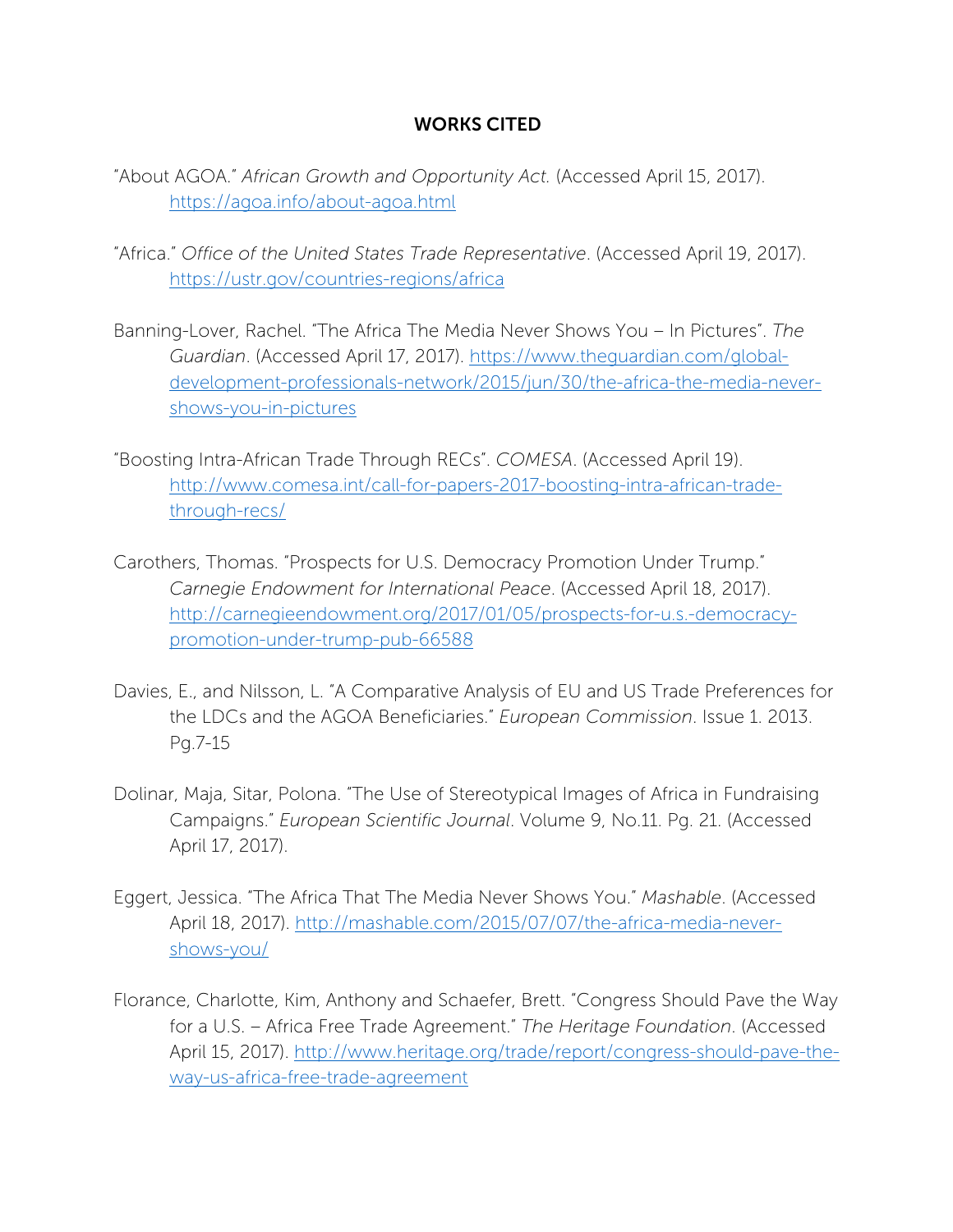- "Generalized System of Preferences." *Office of the United States Trade Representative*. (Accessed April 15, 2017). https://ustr.gov/issue-areas/tradedevelopment/preference-programs/generalized-system-preference-gsp
- Ikenberry, John and Kupchan, Charles. "Socialization and Hegemonic Power". *International Organization*. Volume 44, No. 3.
- Meltzer, Joshua. "Deepening the United States-Africa Trade and Investment Relationship." *Brookings Institution*. (Accessed April 15, 2017). https://www.brookings.edu/testimonies/deepening-the-united-states-africatrade-and-investment-relationship/

"Most Voters Say No to Further U.S. Nation-Building Efforts." *Rasmussen Reports*. (Accessed April 18, 2017). http://www.rasmussenreports.com/public\_content/politics/general\_politics/au gust\_2016/most\_voters\_say\_no\_to\_further\_u\_s\_nation\_building\_efforts

- Murdock, Heather. "Africa's Oprah Showcases Different Side of Continent." *Voice of America*. (Accessed April 18, 2017). http://www.voanews.com/a/africas-oprahshowcases-different-side-of-continent/1906565.html
- " The Nairobi Style-Makers Showing a Different Side of Kenyan Society." *True Africa*. (Accessed April 18, 2017). http://trueafrica.co/picture\_story/style-moversrebranding/
- Njiraii, John. "AGOA: The U.S. Africa Trade Dilemma." *Africa Renewal Online*. (Accessed April 15, 2017). http://www.un.org/africarenewal/magazine/december-2014/agoaus%E2%80%93africa-trade-dilemma
- Ogundimu, Folu. "Images of Africa on U.S. Television: Do You Have Problems with That?" *A Journal of Opinion*. Cambridge University Press. Volume 22, No.1. Pg. 8. (Accessed April 17, 2017).
- Schmieg, Evita. "Africa's Position in Global Trade: Free Trade Agreements, WTO and Regional Integration". *German Institute for International and Security Affairs*. 2016.